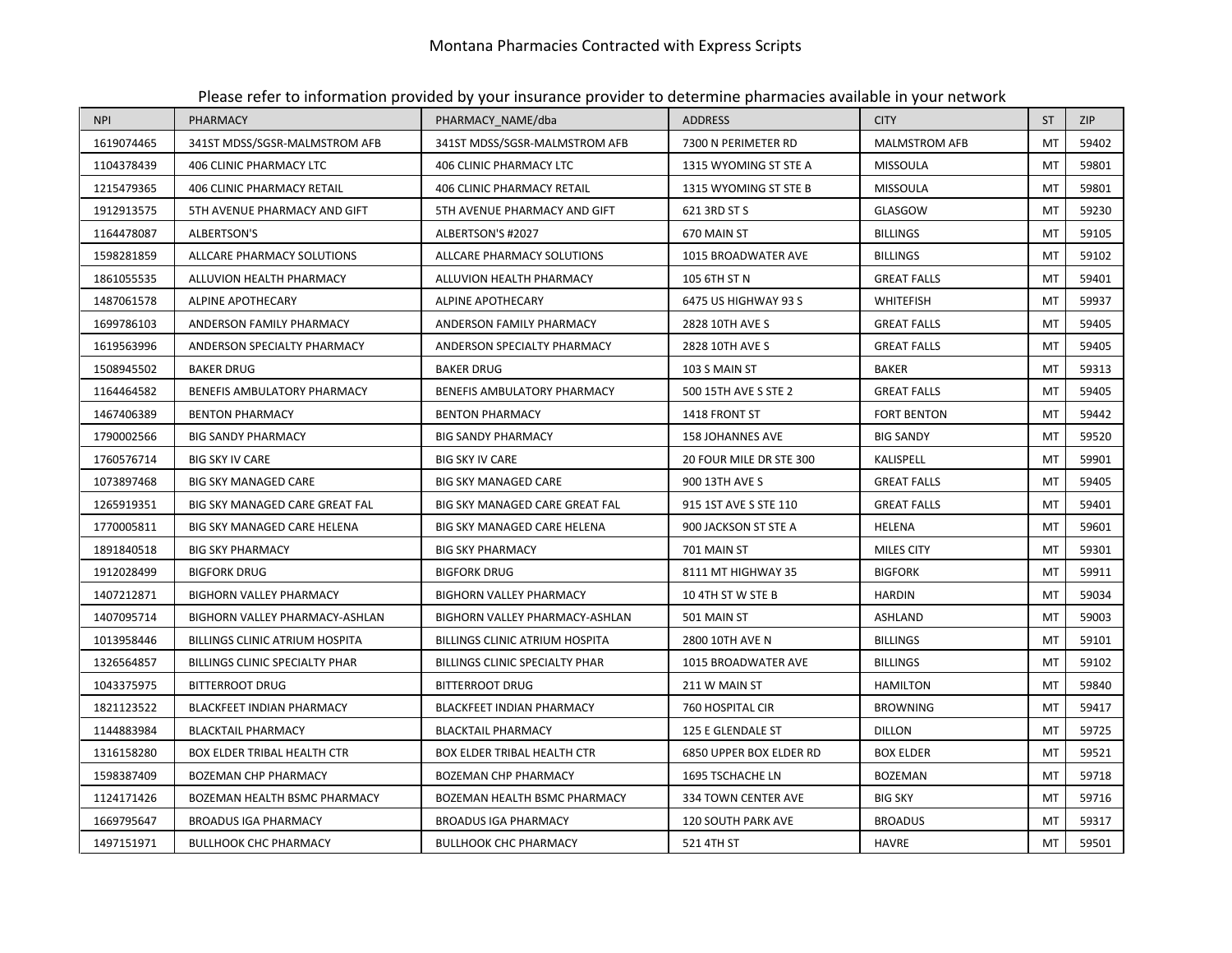| <b>NPI</b> | PHARMACY                          | PHARMACY NAME/dba                 | <b>ADDRESS</b>           | <b>CITY</b>           | <b>ST</b>      | <b>ZIP</b> |
|------------|-----------------------------------|-----------------------------------|--------------------------|-----------------------|----------------|------------|
| 1285203257 | CABINET PEAKS MEDICAL CENTER      | CABINET PEAKS MEDICAL CENTER      | 209 HEALTH PARK DR       | LIBBY                 | MT             | 59923      |
| 1548733082 | <b>CAPITAL RX</b>                 | <b>CAPITAL RX</b>                 | 3120 QUEEN ANNES ST      | <b>HELENA</b>         | MT             | 59602      |
| 1871824300 | <b>CASTLE MOUNTAIN DRUG</b>       | <b>CASTLE MOUNTAIN DRUG</b>       | 25 E MAIN ST             | WHITE SULPHUR SPRINGS | MT             | 59645      |
| 1689912446 | <b>CHESTER PHARMACY</b>           | <b>CHESTER PHARMACY</b>           | 30 MAIN ST # 622         | <b>CHESTER</b>        | MT             | 59522      |
| 1780786129 | <b>CHINOOK PHARMACY</b>           | <b>CHINOOK PHARMACY</b>           | 300 INDIANA ST           | <b>CHINOOK</b>        | MT             | 59523      |
| 1376608216 | <b>CHOTEAU DRUG</b>               | <b>CHOTEAU DRUG</b>               | 102 MAIN AVE N           | CHOTEAU               | MT             | 59422      |
| 1497743959 | <b>CLINIC PHARMACY</b>            | <b>CLINIC PHARMACY</b>            | 214 14TH AVE SW          | SIDNEY                | MT             | 59270      |
| 1891869319 | <b>CLINIC PHARMACY</b>            | <b>CLINIC PHARMACY</b>            | 1400 29TH ST S           | <b>GREAT FALLS</b>    | MT             | 59405      |
| 1528313376 | COLE DRUG                         | <b>COLE DRUG</b>                  | 136 MCLEOD ST            | <b>BIG TIMBER</b>     | MT             | 59011      |
| 1659763217 | <b>COLSTRIP FAMILY PHARMACY</b>   | <b>COLSTRIP FAMILY PHARMACY</b>   | 6230 MAIN ST STE B101    | <b>COLSTRIP</b>       | MT             | 59323      |
| 1497703409 | COLUMBIA FALLS VA CBOC PHARMAC    | COLUMBIA FALLS VA CBOC PHCY       | 400 VETERANS DR          | <b>COLUMBIA FALLS</b> | MT             | 59912      |
| 1407877475 | COMMUNITY HEALTH CENTER PHARMA    | COMMUNITY HEALTH CENTER PHARMA    | 1145 S MONTANA ST        | <b>BUTTE</b>          | MT             | 59701      |
| 1801848809 | COMMUNITY HOSPITAL OF ANACONDA    | COMMUNITY HOSPITAL OF ANACONDA    | 401 W PENNSYLVANIA AVE   | ANACONDA              | MT             | 59711      |
| 1669502316 | CONF SALISH AND KOOTENIA TRIBE    | CONF SALISH AND KOOTENIA TRIBE    | 308 MISSION DR           | <b>SAINT IGNATIUS</b> | M <sub>1</sub> | 59865      |
| 1093870560 | <b>CORVALLIS DRUG INC</b>         | CORVALLIS DRUG INC                | 1029 MAIN ST             | <b>CORVALLIS</b>      | MT             | 59828      |
| 1811070832 | COSTCO                            | COSTCO #0633                      | 2195 E CUSTER AVE        | HELENA                | M <sub>1</sub> | 59602      |
| 1649380262 | COSTCO                            | COSTCO #067                       | 3220 NORTHERN PACIFIC ST | MISSOULA              | MT             | 59808      |
| 1558471177 | COSTCO                            | COSTCO #069                       | 2290 KING AVE W          | <b>BILLINGS</b>       | MT             | 59102      |
| 1376653998 | COSTCO                            | COSTCO #096                       | 2505 CATRON ST           | <b>BOZEMAN</b>        | MT             | 59718      |
| 1285744805 | COSTCO                            | COSTCO #745                       | 2330 US HIGHWAY 93 N     | KALISPELL             | MT             | 59901      |
| 1164809778 | CREDENA HEALTH PHARMACY LAKESH    | CREDENA HEALTH PHARMACY LAKESH    | 50331 US HIGHWAY 93      | POLSON                | M              | 59860      |
| 1073687919 | CREDENA HEALTH PHARMACY ST JOS    | CREDENA HEALTH PHARMACY ST JOS    | 6 13TH AVE E             | <b>POLSON</b>         | MT             | 59860      |
| 1972613388 | CREDENA HEALTH PHARMACY ST PAT    | CREDENA HEALTH PHARMACY ST PAT    | 500 W BROADWAY ST        | <b>MISSOULA</b>       | MT             | 59802      |
| 1952437287 | CROW INDIAN HOSPITAL PHARMACY     | CROW INDIAN HOSPITAL PHARMACY     | 212 HWY AND I 90         | <b>CROW AGENCY</b>    | MT             | 59022      |
| 1558482935 | CSKT POLSON HEALTH CENTER PHAR    | CSKT POLSON HEALTH CENTER PHAR    | 314 1ST ST E             | POLSON                | MT             | 59860      |
| 1811403280 | <b>CULBERTSON FAMILY PHARMACY</b> | <b>CULBERTSON FAMILY PHARMACY</b> | 115 BROADWAY AVE         | <b>CULBERTSON</b>     | MT             | 59218      |
| 1053614370 | <b>CVS</b>                        | CVS #04278                        | 3095 N MONTANA AVE       | HELENA                | <b>MT</b>      | 59601      |
| 1750551966 | <b>CVS</b>                        | CVS #05301                        | 1311 GRAND AVE           | <b>BILLINGS</b>       | MT             | 59102      |
| 1699945949 | CVS                               | CVS #05302                        | 425 E MAIN ST            | <b>BILLINGS</b>       | MT             | 59105      |
| 1265602502 | <b>CVS</b>                        | CVS #05305                        | 307 SE 4TH ST            | LAUREL                | MT             | 59044      |
| 1114962115 | CVS                               | CVS #08617                        | 603 N MONTANA AVE        | HELENA                | MT             | 59601      |
| 1356382253 | <b>CVS</b>                        | CVS #08618                        | 1300 E PARK AVE          | ANACONDA              | MT             | 59711      |
| 1144264516 | <b>CVS</b>                        | CVS #08619                        | 526 EUCLID AVE           | HELENA                | MT             | 59601      |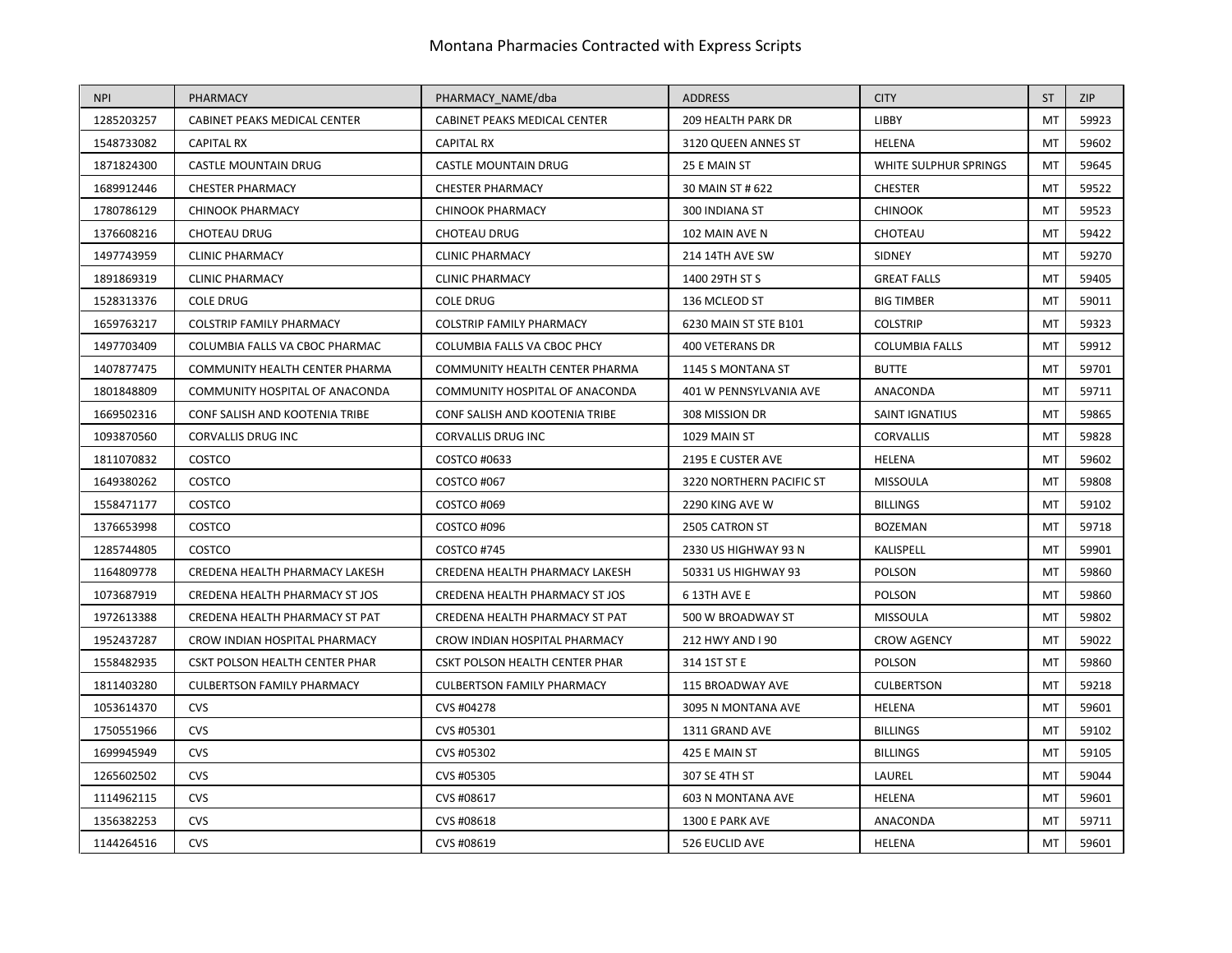| <b>NPI</b> | PHARMACY                              | PHARMACY NAME/dba                     | <b>ADDRESS</b>          | <b>CITY</b>           | <b>ST</b>      | <b>ZIP</b> |
|------------|---------------------------------------|---------------------------------------|-------------------------|-----------------------|----------------|------------|
| 1063456432 | <b>CVS</b>                            | CVS #08621                            | 115 N 19TH AVE          | <b>BOZEMAN</b>        | MT             | 59718      |
| 1699719062 | <b>CVS</b>                            | CVS #08622                            | 1902 BROOKS ST          | <b>MISSOULA</b>       | M <sub>T</sub> | 59801      |
| 1972547347 | <b>CVS</b>                            | CVS #08623                            | 2402 GRAND AVE          | <b>BILLINGS</b>       | MT             | 59102      |
| 1881638252 | <b>CVS</b>                            | CVS #08624                            | 2001 10TH AVE S         | <b>GREAT FALLS</b>    | M              | 59405      |
| 1508800970 | <b>CVS</b>                            | CVS #08627                            | 1275 HARRISON AVE       | <b>BUTTE</b>          | MT             | 59701      |
| 1497985568 | <b>CVS</b>                            | CVS #08944                            | 617 CENTRAL AVE         | <b>BILLINGS</b>       | M <sub>1</sub> | 59102      |
| 1689696387 | <b>CVS</b>                            | CVS #16037                            | 2601 CENTRAL AVE        | <b>BILLINGS</b>       | M <sub>T</sub> | 59102      |
| 1598959504 | <b>CVS</b>                            | CVS #16320                            | 2420 N RESERVE ST       | <b>MISSOULA</b>       | MT             | 59808      |
| 1699236018 | DAHL MEMORIAL HEALTHCARE              | DAHL MEMORIAL HEALTHCARE              | 215 SANDY ST            | <b>EKALAKA</b>        | M              | 59324      |
| 1710392352 | DOD MALMSTROM PHARMACY                | DOD MALMSTROM PHARMACY                | 7300 N PERIMETER RD     | <b>MALMSTROM AFB</b>  | MT             | 59402      |
| 1265676100 | <b>ELKHORN PHARMACY</b>               | <b>ELKHORN PHARMACY</b>               | 215 N MAIN ST           | <b>BOULDER</b>        | M <sub>1</sub> | 59632      |
| 1124251095 | <b>EUREKA DRUG</b>                    | <b>EUREKA DRUG</b>                    | 546 US HIGHWAY 93 N     | <b>EUREKA</b>         | MT             | 59917      |
| 1083751978 | <b>FAIRFIELD DRUG</b>                 | <b>FAIRFIELD DRUG INC</b>             | <b>407 CENTRAL AVE</b>  | <b>FAIRFIELD</b>      | M              | 59436      |
| 1417055237 | <b>FAMILY HEALTH PHARMACY</b>         | FAMILY HEALTH PHARMACY                | 63307 US HIGHWAY 93     | <b>RONAN</b>          | M              | 59864      |
| 1427063999 | <b>FAMILY PHARMACY</b>                | <b>FAMILY PHARMACY</b>                | 3804 EASTSIDE HWY       | <b>STEVENSVILLE</b>   | MT             | 59870      |
| 1720067705 | FIVE VALLEYS UROLOGY PLLC             | FIVE VALLEYS UROLOGY PLLC             | 2875 TINA AVE STE 101   | <b>MISSOULA</b>       | M <sub>1</sub> | 59808      |
| 1255361168 | <b>FLORENCE PHARMACY NORTH</b>        | <b>FLORENCE PHARMACY NORTH</b>        | 5549 US HIGHWAY 93 N    | <b>FLORENCE</b>       | MT             | 59833      |
| 1861528192 | FORT HELKNAP HEALTH CTR PHCY          | FORT BELKNAP HEALTH CTR PHCY          | 669 AGENCY MAIN ST      | <b>HARLEM</b>         | MT             | 59526      |
| 1679746549 | <b>GARY AND LEO'S PHARMACY</b>        | <b>GARY AND LEO'S PHARMACY</b>        | 730 1ST ST              | <b>HAVRE</b>          | MT             | 59501      |
| 1861820870 | <b>GENEVA WOODS PHARMACY</b>          | <b>GENEVA WOODS PHARMACY</b>          | 1310 ELM ST             | HELENA                | MT             | 59601      |
| 1265984645 | <b>GENOA HEALTHCARE</b>               | <b>GENOA HEALTHCARE</b>               | 699 FARMHOUSE LN STE P  | <b>BOZEMAN</b>        | M <sub>1</sub> | 59715      |
| 1053951392 | <b>GENOA HEALTHCARE</b>               | <b>GENOA HEALTHCARE</b>               | 3737 GRAND AVE STE 6    | <b>BILLINGS</b>       | MT             | 59102      |
| 1821641069 | <b>GLACIER PHARMACY LLC</b>           | <b>GLACIER PHARMACY LLC</b>           | 601 W MAIN ST STE 1A    | <b>CUT BANK</b>       | MT             | 59427      |
| 1346394798 | <b>GOOD MEDICINE PHARMACY - NVH</b>   | GOOD MEDICINE PHARMACY - NVH          | 2100 9TH ST W           | <b>COLUMBIA FALLS</b> | M              | 59912      |
| 1417264649 | <b>GRANITE PHARMACY</b>               | <b>GRANITE PHARMACY</b>               | 106 N MONTGOMERY STREET | PHILIPSBURG           | MT             | 59858      |
| 1083899603 | <b>GRANITE PHARMACY FRENCHTOWN</b>    | <b>GRANITE PHARMACY FRENCHTOWN</b>    | 16862 BECKWITH ST STE P | <b>FRENCHTOWN</b>     | M              | 59834      |
| 1578996773 | <b>GRANITE PHARMACY HEALTH SOLUTI</b> | <b>GRANITE PHARMACY HEALTH SOLUTI</b> | 2230 27TH AVE STE 1     | <b>MISSOULA</b>       | MT             | 59804      |
| 1598052797 | <b>GRANITE PHARMACY LIBBY</b>         | <b>GRANITE PHARMACY LIBBY</b>         | 1401 MINNESOTA AVE      | LIBBY                 | MT             | 59923      |
| 1063040442 | <b>GRANITE PHARMACY LIBBY</b>         | <b>GRANITE PHARMACY LIBBY</b>         | 1401 MINNESOTA AVE      | <b>LIBBY</b>          | MT             | 59923      |
| 1447683651 | <b>GRANITE PHARMACY MISSOULA</b>      | <b>GRANITE PHARMACY MISSOULA</b>      | 2230 27TH AVE STE 2     | <b>MISSOULA</b>       | MT             | 59804      |
| 1063975845 | HARDIN FAMILY PHARMACY                | HARDIN FAMILY PHARMACY                | 901 N CENTER AVE        | <b>HARDIN</b>         | M              | 59034      |
| 1306972633 | HAYES HEALTH CENTER PHARMACY          | HAYES HEALTH CENTER PHARMACY          | 123 WHITE CROW RD       | <b>HAYS</b>           | MT             | 59527      |
| 1366593345 | HEALTH SERVICE PHARMACY               | <b>HEALTH SERVICE PHARMACY</b>        | 634 EDDY AVE            | <b>MISSOULA</b>       | MT             | 59801      |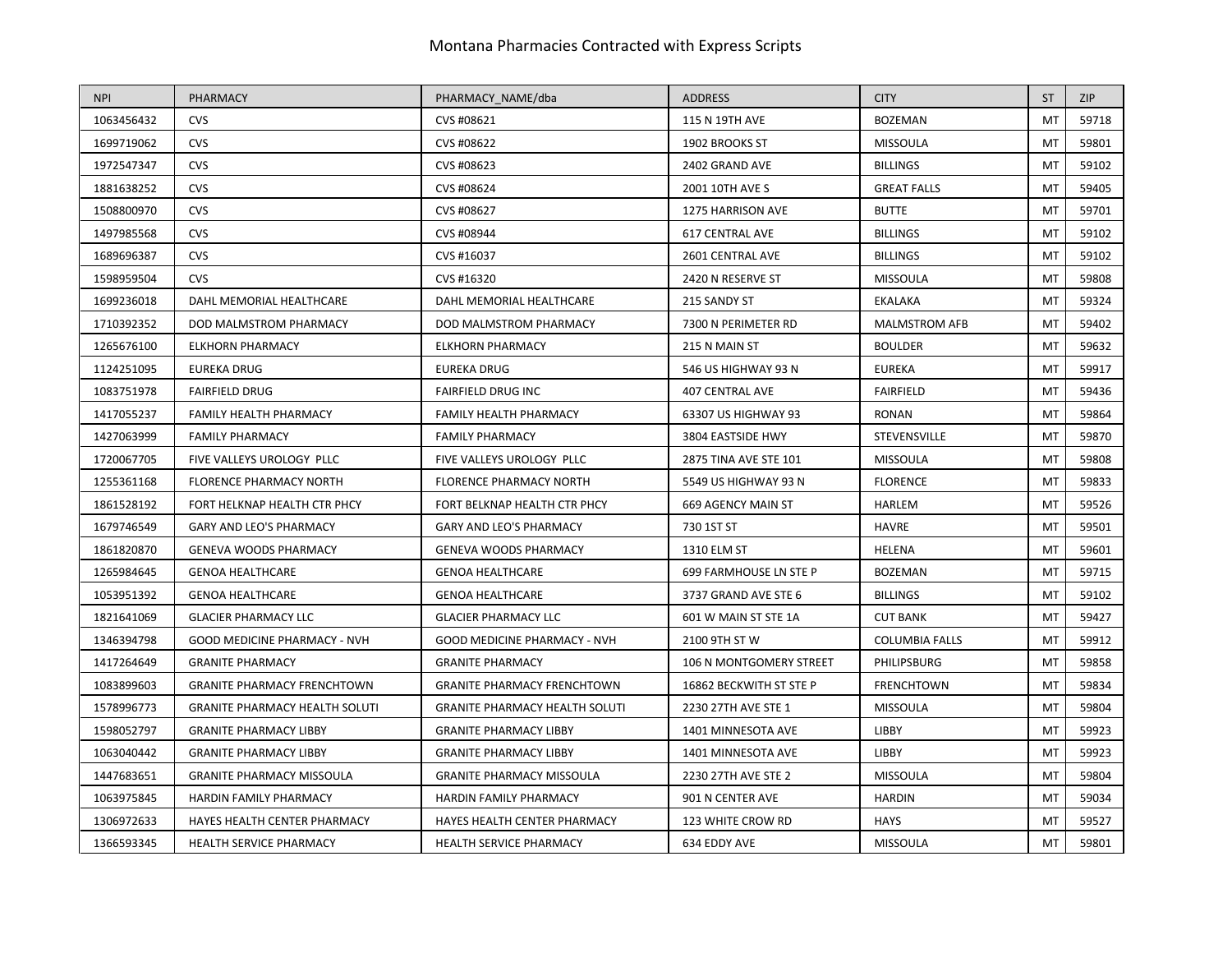| <b>NPI</b> | PHARMACY                        | PHARMACY NAME/dba               | <b>ADDRESS</b>            | <b>CITY</b>          | <b>ST</b>      | <b>ZIP</b> |
|------------|---------------------------------|---------------------------------|---------------------------|----------------------|----------------|------------|
| 1306924162 | <b>HEALTHCARE PLUS</b>          | <b>HEALTHCARE PLUS</b>          | 17TH AVE E STE C          | <b>POLSON</b>        | M <sub>1</sub> | 59860      |
| 1801182266 | HEALTHCARE PROVIDERS INC        | HEALTHCARE PROVIDERS INC        | 1900 N 1ST ST             | <b>HAMILTON</b>      | M <sub>T</sub> | 59840      |
| 1699801779 | HEART BUTTE PHS INDIAN HTH CTR  | HEART BUTTE PHS INDIAN HTH CTR  | 81 DISNEY ST              | <b>HEART BUTTE</b>   | MT             | 59448      |
| 1740387661 | <b>HIGHLAND PARK PHARMACY</b>   | <b>HIGHLAND PARK PHARMACY</b>   | 925 HIGHLAND BLVD         | <b>BOZEMAN</b>       | M <sub>1</sub> | 59715      |
| 1689898108 | HOLY ROSARY HEALTHCARE PHARMAC  | HOLY ROSARY HEALTHCARE PHARMAC  | 2600 WILSON ST            | <b>MILES CITY</b>    | MT             | 59301      |
| 1336175959 | JURO'S MEDICAL INC              | JURO'S MEDICAL INC              | 2043 GRAND AVE            | <b>BILLINGS</b>      | M <sub>1</sub> | 59102      |
| 1316185218 | KC WESTERN DRUG LTC PHARMACY    | KC WESTERN DRUG LTC PHARMACY    | 1313 W PARK ST STE B      | <b>LIVINGSTON</b>    | MT             | 59047      |
| 1306495056 | <b>KEYSTONE FAMILY PHARMACY</b> | <b>KEYSTONE FAMILY PHARMACY</b> | 407 MAIN ST               | <b>DEER LODGE</b>    | MT             | 59722      |
| 1912940297 | KOOTENAI DRUG                   | KOOTENAI DRUG                   | 611 E MISSOULA AVE        | <b>TROY</b>          | MT             | 59935      |
| 1669508768 | LAME DEER HEALTH CENTER PHCY    | LAME DEER HEALTH CENTER PHCY    | 100 CHEYENNE AVE          | <b>LAME DEER</b>     | MT             | 59043      |
| 1548228976 | LH PHARMACY CLINICAL            | LH PHARMACY CLINICAL            | 200 CONWAY DR             | KALISPELL            | MT             | 59901      |
| 1275071441 | LH PHARMACY MEDICAL ARTS        | LH PHARMACY MEDICAL ARTS        | 209 CONWAY DR             | KALISPELL            | MT             | 59901      |
| 1669501649 | LODGE GRASS HEALTH CENTER PHCY  | LODGE GRASS HEALTH CENTER PHCY  | <b>HARDING AVE</b>        | <b>LODGE GRASS</b>   | MT             | 59050      |
| 1639435399 | LOLO DRUG                       | LOLO DRUG                       | 103 GLACIER DR            | <b>LOLO</b>          | M <sub>1</sub> | 59847      |
| 1104909696 | <b>MAC'S CHC PHARMACY</b>       | <b>MAC'S CHC PHARMACY</b>       | 317 MADISON ST            | SHERIDAN             | M <sub>1</sub> | 59749      |
| 1194497883 | MADISON VALLEY PHARMACY         | MADISON VALLEY PHARMACY         | 305 N MAIN ST             | <b>ENNIS</b>         | MT             | 59729      |
| 1932762515 | MARIAS HEALTHCARE PHARMACY      | MARIAS HEALTHCARE PHARMACY      | 670 PARK AVE PO BOX 990   | SHELBY               | M <sub>1</sub> | 59474      |
| 1154711018 | MILES CITY VAMC PHARMACY        | MILES CITY VAMC PHARMACY        | 210 S WINCHESTER AVE      | <b>MILES CITY</b>    | MT             | 59301      |
| 1346439957 | MILK RIVER PHARMACY             | MILK RIVER PHARMACY             | 42465 US HIGHWAY 2        | <b>HARLEM</b>        | MT             | 59526      |
| 1629651690 | MINERAL PHARMACY                | MINERAL PHARMACY                | 207 RIVER ST              | <b>SUPERIOR</b>      | MT             | 59872      |
| 1427158492 | <b>MISSION DRUG LLC</b>         | <b>MISSION DRUG LLC</b>         | 110 N MAIN ST             | <b>ST IGNATIUS</b>   | MT             | 59865      |
| 1194754119 | MISSOULA FRESH MARKE #13416     | MISSOULA FRESH MARKE #13416     | 3801 S RESERVE ST         | <b>MISSOULA</b>      | M <sub>1</sub> | 59801      |
| 1720024359 | MISSOULA FRESH MARKET #1-3417   | MISSOULA FRESH MARKET #1-3417   | 800 W BROADWAY ST         | <b>MISSOULA</b>      | MT             | 59802      |
| 1700998705 | MISSOULA PHARMACY               | MISSOULA PHARMACY               | 1211 S RESERVE ST STE102  | <b>MISSOULA</b>      | MT             | 59801      |
| 1336244110 | MONTANA STATE HOSPITAL PHARMAC  | MONTANA STATE HOSPITAL PHARMAC  | 58 GARNET WAY             | <b>WARM SPRINGS</b>  | MT             | 59756      |
| 1538117593 | MONTANA VAMC PHARMACY           | MONTANA VAMC PHARMACY           | 3687 VETERANS DR          | <b>FORT HARRISON</b> | M <sub>1</sub> | 59636      |
| 1073653218 | MSU STUDENT HEALTH SVC PHARM    | MSU STUDENT HEALTH SVC PHARM    | 7TH AND GRANT             | <b>BOZEMAN</b>       | MT             | 59717      |
| 1316972748 | <b>NCS HEALTHCARE</b>           | <b>NCS HEALTHCARE</b>           | 2747 ENTERPRISE AVE STE 1 | <b>BILLINGS</b>      | MT             | 59102      |
| 1487100095 | NORTH RIDGE PHARMACY            | NORTH RIDGE PHARMACY            | 4718 23RD AVE STE 100     | <b>MISSOULA</b>      | MT             | 59803      |
| 1740253525 | NORTHERN MONTANA HOSPITAL       | NORTHERN MONTANA HOSPITAL       | 30 W 13TH ST              | <b>HAVRE</b>         | M <sub>1</sub> | 59501      |
| 1356314132 | NORTHERN MONTANA PHARMACY       | NORTHERN MONTANA PHARMACY       | 20 13TH ST W              | <b>HAVRE</b>         | MT             | 59501      |
| 1699875906 | <b>NORTHTOWN DRUG</b>           | <b>NORTHTOWN DRUG</b>           | 333 MAIN ST               | SHELBY               | MT             | 59474      |
| 1164894010 | NORTHWEST COMM HEALTH CTR PHCY  | NORTHWEST COMM HEALTH CTR PHCY  | 320 E 2ND ST              | LIBBY                | MT             | 59923      |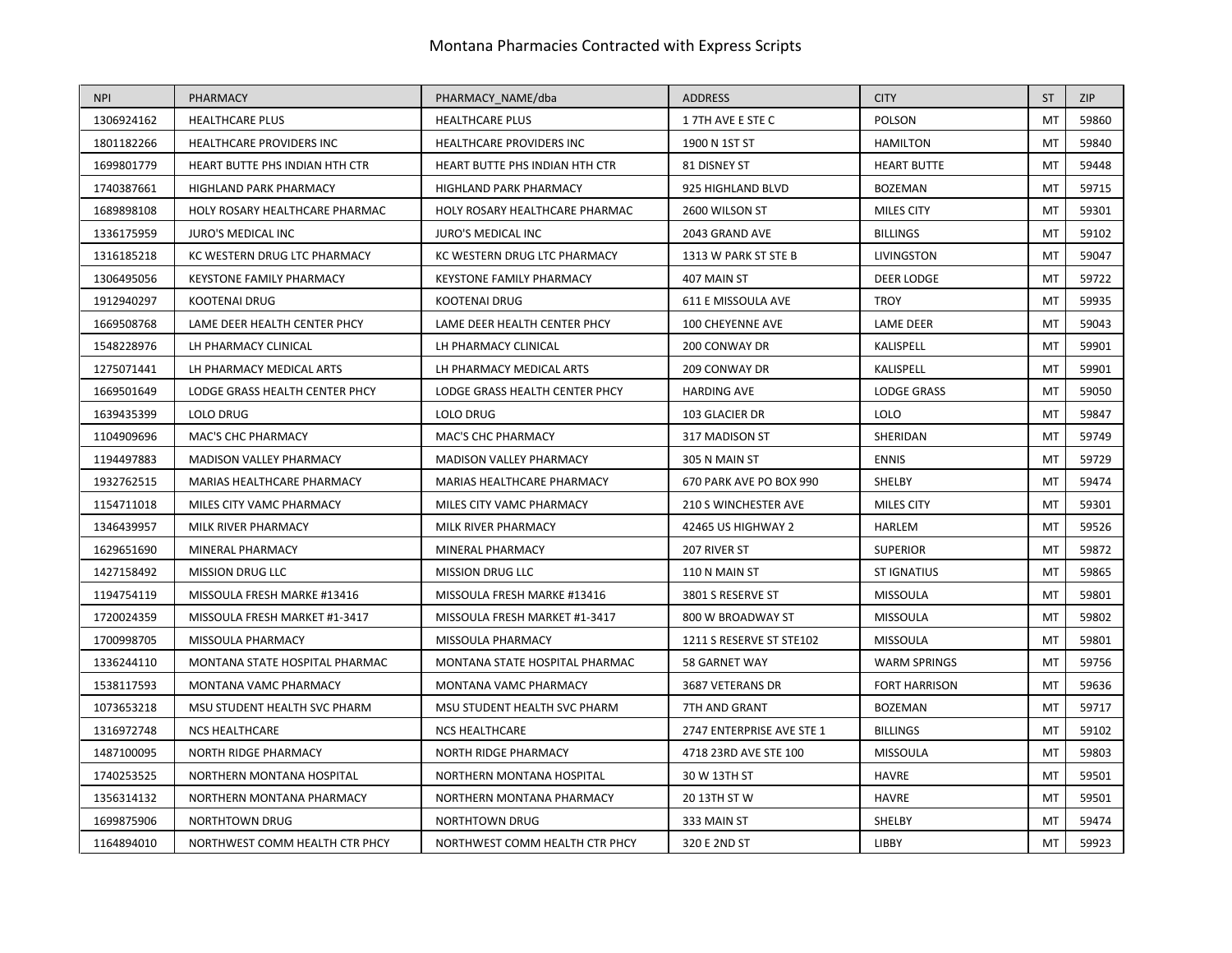| <b>NPI</b> | PHARMACY                      | PHARMACY_NAME/dba             | <b>ADDRESS</b>             | <b>CITY</b>        | <b>ST</b>      | <b>ZIP</b> |
|------------|-------------------------------|-------------------------------|----------------------------|--------------------|----------------|------------|
| 1588725782 | <b>OLSON'S DRUG</b>           | <b>OLSON'S DRUG</b>           | 54TH AVE SE                | CONRAD             | M <sub>1</sub> | 59425      |
| 1265907299 | <b>ONEHEALTH PHARMACY</b>     | <b>ONEHEALTH PHARMACY</b>     | 305 S 4TH ST               | MILES CITY         | M <sub>1</sub> | 59301      |
| 1891741716 | <b>OSCO PHARMACY</b>          | OSCO PHARMACY #0009           | 6999 JACKRABBIT LN         | <b>BELGRADE</b>    | MT             | 59714      |
| 1891057634 | <b>OSCO PHARMACY</b>          | OSCO PHARMACY #0024           | 1003 E BROADWAY ST         | <b>MISSOULA</b>    | M <sub>T</sub> | 59802      |
| 1720011190 | PALMER'S DRUG                 | PALMER'S DRUG                 | 918 SW HIGGINS AVE         | <b>MISSOULA</b>    | MT             | 59803      |
| 1437196243 | PARTNERSHIP HEALTH CENTER     | PARTNERSHIP HEALTH CENTER     | 401 RAILROAD ST W          | <b>MISSOULA</b>    | M <sub>1</sub> | 59802      |
| 1023630662 | PHARM406 INC                  | PHARM406 INC                  | 1410 38TH ST W             | <b>BILLINGS</b>    | MT             | 59102      |
| 1073656849 | PHARMACY 1                    | PHARMACY 1                    | 2900 N 12TH AVE N STE 101W | <b>BILLINGS</b>    | MT             | 59101      |
| 1508385477 | PHARMACY 1 AT THE MHC         | PHARMACY 1 AT THE MHC         | 1245 N 29TH ST STE 100     | <b>BILLINGS</b>    | MT             | 59101      |
| 1811920499 | PHARMERICA                    | PHARMERICA #7117              | 625 CENTRAL AVE W STE 105  | <b>GREAT FALLS</b> | MT             | 59404      |
| 1104325372 | PINTLER PHARMACY              | PINTLER PHARMACY              | 203 E PARK AVE             | ANACONDA           | MT             | 59711      |
| 1659669992 | PLAINS DRUG INC               | PLAINS DRUG INC               | 214 E RAILROAD AVE         | <b>PLAINS</b>      | MT             | 59859      |
| 1134297179 | PLANNED PARENTHOOD OF MONTANA | PLANNED PARENTHOOD OF MONTANA | 1116 GRAND AVE STE 201     | <b>BILLINGS</b>    | MT             | 59102      |
| 1073628012 | PLAZA UNITED PHARMACY         | PLAZA UNITED PHARMACY         | 2800 11TH AVE S            | <b>GREAT FALLS</b> | M              | 59405      |
| 1073514428 | PLENTYWOOD DRUG               | PLENTYWOOD DRUG               | 119 N MAIN ST              | <b>PLENTYWOOD</b>  | MT             | 59254      |
| 1588791586 | POPLAR HEALTH CENTER PHARMACY | POPLAR HEALTH CENTER PHARMACY | 107 H STREET E             | <b>POPLAR</b>      | MT             | 59255      |
| 1811147192 | POPLAR PHARMACY               | POPLAR PHARMACY               | 213 H ST                   | <b>POPLAR</b>      | MT             | 59255      |
| 1528006210 | PRICE RITE DRUG               | PRICE RITE DRUG               | 910 N 7TH AVE              | <b>BOZEMAN</b>     | MT             | 59715      |
| 1619007242 | PRYOR HEALTH STATION PHARMACY | PRYOR HEALTH STATION PHARMACY | PRYOR GAP RD               | <b>PRYOR</b>       | M              | 59066      |
| 1114015344 | PUBLIC DRUG COMPANY           | PUBLIC DRUG COMPANY           | 301 CENTRAL AVE            | <b>GREAT FALLS</b> | MT             | 59401      |
| 1952816621 | PUREVIEW PHARMACY             | PUREVIEW PHARMACY             | 1930 9TH AVE               | HELENA             | M              | 59601      |
| 1003584269 | PUREVIEW PHARMACY DOWNTOWN    | PUREVIEW PHARMACY DOWNTOWN    | 630 N LAST CHANCE GULCH    | <b>HELENA</b>      | M <sub>T</sub> | 59601      |
| 1477628741 | R AND R HEALTH CARE SOLUTIONS | R AND R HEALTH CARE SOLUTIONS | 63802 US HIGHWAY 93 STE B  | <b>RONAN</b>       | MT             | 59864      |
| 1346338936 | <b>RED LODGE DRUG</b>         | RED LODGE DRUG                | 211 N BROADWAY AVE         | <b>RED LODGE</b>   | MT             | 59068      |
| 1013265917 | REMEDIES LAKESIDE             | REMEDIES LAKESIDE             | 206 STONER LOOP            | LAKESIDE           | MT             | 59922      |
| 1679870430 | REMEDIES PHARMACY             | REMEDIES PHARMACY             | 27 CENTRAL AVE S           | <b>HARLOWTON</b>   | M <sub>1</sub> | 59036      |
| 1447311592 | REMEDIES PHARMACY GIFT        | REMEDIES PHARMACY GIFT        | 500 EAST WASHINGTON AVE    | <b>CHESTER</b>     | MT             | 59522      |
| 1275593410 | <b>REYNOLDS PHARMACY</b>      | REYNOLDS PHARMACY             | 1014 W BELL ST             | <b>GLENDIVE</b>    | MT             | 59330      |
| 1043393861 | <b>RIDGEWAY</b>               | RIDGEWAY PHARMACY             | 39 STEVENSVILLE CUTOFF RD  | STEVENSVILLE       | MT             | 59870      |
| 1518086032 | RIVERSTONE HEALTH PHARMACY    | RIVERSTONE HEALTH PHARMACY    | 123 S 27TH ST              | <b>BILLINGS</b>    | MT             | 59101      |
| 1871581207 | ROSAUERS PHARMACY #14         | <b>ROSAUERS PHARMACY #14</b>  | 703 W 9TH ST               | LIBBY              | MT             | 59923      |
| 1003804436 | <b>ROSAUERS PHARMACY #27</b>  | ROSAUERS PHARMACY #27         | 2350 S RESERVE ST          | <b>MISSOULA</b>    | MT             | 59801      |
| 1689662017 | <b>ROSAUERS PHARMACY #37</b>  | <b>ROSAUERS PHARMACY #37</b>  | 2150 US HIGHWAY 93 S       | KALISPELL          | MT             | 59901      |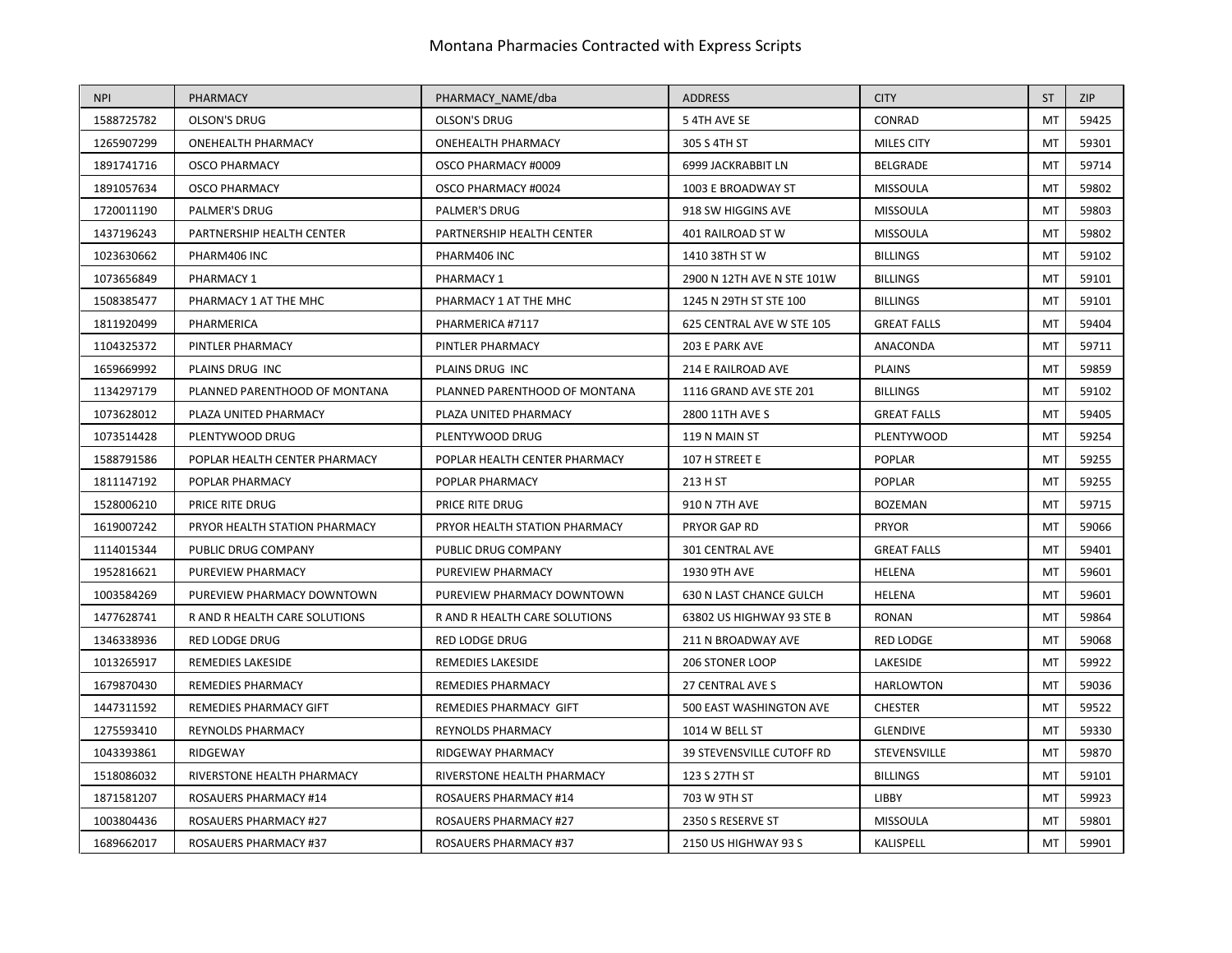| <b>NPI</b> | PHARMACY                       | PHARMACY NAME/dba                     | <b>ADDRESS</b>           | <b>CITY</b>        | <b>ST</b>      | <b>ZIP</b> |
|------------|--------------------------------|---------------------------------------|--------------------------|--------------------|----------------|------------|
| 1316135940 | <b>ROSAUERS PHARMACY #40</b>   | <b>ROSAUERS PHARMACY #40</b>          | 3255 TECHNOLOGY BLVD W   | <b>BOZEMAN</b>     | MT             | 59718      |
| 1124584339 | ROUNDUP FAMILY PHARMACY        | ROUNDUP FAMILY PHARMACY               | 148 MAIN ST              | <b>ROUNDUP</b>     | MT             | 59072      |
| 1386673309 | SAFEWAY PHARMACY               | SAFEWAY PHARMACY #1158                | 201 N MAIN ST            | DEER LODGE         | MT             | 59722      |
| 1831128859 | SAFEWAY PHARMACY               | SAFEWAY PHARMACY #1486                | <b>611 N MONTANA ST</b>  | HELENA             | M <sub>1</sub> | 59602      |
| 1659300671 | SAFEWAY PHARMACY               | SAFEWAY PHARMACY #1581                | 570 N MONTANA ST         | <b>DILLON</b>      | M <sub>1</sub> | 59725      |
| 1477582492 | SAFEWAY PHARMACY               | SAFEWAY PHARMACY #1646                | 40774 MT HIGHWAY 35      | POLSON             | MT             | 59860      |
| 1568491587 | SAFEWAY PHARMACY               | SAFEWAY PHARMACY #2106                | 6580 US HIGHWAY 93 S     | WHITEFISH          | MT             | 59937      |
| 1922037944 | SAFEWAY PHARMACY               | SAFEWAY PHARMACY #2999                | 1735 W MAIN ST           | <b>BOZEMAN</b>     | MT             | 59715      |
| 1013946037 | SAFEWAY PHARMACY               | SAFEWAY PHARMACY #3279                | 2500 MASSACHUSETTS AVE   | <b>BUTTE</b>       | MT             | 59701      |
| 1962730655 | <b>SAM'S CLUB</b>              | <b>SAM'S CLUB #4805</b>               | 4420 KING AVE E          | <b>BILLINGS</b>    | MT             | 59101      |
| 1124045463 | <b>SAM'S CLUB</b>              | SAM'S CLUB #6379                      | <b>401 NORTHWEST BYP</b> | <b>GREAT FALLS</b> | M              | 59404      |
| 1659425718 | <b>SAVMOR DRUG</b>             | SAVMOR DRUG #1                        | 1610 S 3RD ST W STE 100  | <b>MISSOULA</b>    | M <sub>1</sub> | 59801      |
| 1174579601 | SAV-ON PHARMACY                | SAV-ON PHARMACY #0006                 | 200 S 23RD AVE           | <b>BOZEMAN</b>     | MT             | 59718      |
| 1700832623 | SAV-ON PHARMACY                | SAV-ON PHARMACY #0018                 | 900 W IDAHO ST           | KALISPELL          | MT             | 59901      |
| 1619923539 | <b>SAV-ON PHARMACY</b>         | SAV-ON PHARMACY #0019                 | 117 W JANEAUX ST         | LEWISTOWN          | MT             | 59457      |
| 1528014446 | SAV-ON PHARMACY                | SAV-ON PHARMACY #0020                 | 2205 OXFORD ST           | <b>MISSOULA</b>    | M <sub>1</sub> | 59801      |
| 1699721217 | SAV-ON PHARMACY                | SAV-ON PHARMACY #0033                 | 501 W MAIN ST            | <b>CUT BANK</b>    | MT             | 59427      |
| 1609822311 | <b>SAV-ON PHARMACY</b>         | SAV-ON PHARMACY #0035                 | 1414 3RD ST NW           | <b>GREAT FALLS</b> | MT             | 59404      |
| 1518913227 | SAV-ON PHARMACY                | SAV-ON PHARMACY #0037                 | 2250 10TH AVE S          | <b>GREAT FALLS</b> | MT             | 59405      |
| 1437105350 | <b>SAV-ON PHARMACY</b>         | SAV-ON PHARMACY #0038                 | 1212 GRAND AVE           | <b>BILLINGS</b>    | MT             | 59102      |
| 1427004134 | SAV-ON PHARMACY                | SAV-ON PHARMACY #0039                 | 519 S HAYNES AVE         | MILES CITY         | <b>MT</b>      | 59301      |
| 1619923265 | SAV-ON PHARMACY                | SAV-ON PHARMACY #0042                 | 2120 PARK ST S           | <b>LIVINGSTON</b>  | MT             | 59047      |
| 1437105087 | <b>SAV-ON PHARMACY</b>         | SAV-ON PHARMACY #0043                 | 2230 N RESERVE ST        | <b>MISSOULA</b>    | MT             | 59808      |
| 1396792842 | SAV-ON PHARMACY                | SAV-ON PHARMACY #0047                 | 511 CENTRAL AVE          | <b>BILLINGS</b>    | MT             | 59102      |
| 1215975529 | SAV-ON PHARMACY                | SAV-ON PHARMACY #0630                 | 2334 CENTRAL AVE         | <b>BILLINGS</b>    | M <sub>1</sub> | 59102      |
| 1669410817 | <b>SAV-ON PHARMACY</b>         | SAV-ON PHARMACY #1010                 | 3800 S RUSSELL ST        | <b>MISSOULA</b>    | M              | 59801      |
| 1982847257 | SAV-ON PHARMACY                | SAV-ON PHARMACY #4008                 | 3151 N MONTANA AVE       | HELENA             | MT             | 59602      |
| 1346296266 | <b>SAV-ON PHARMACY</b>         | SAV-ON PHARMACY #4023                 | 307 HARMON ST            | <b>GLENDIVE</b>    | MT             | 59330      |
| 1255387171 | <b>SAV-ON PHARMACY</b>         | SAV-ON PHARMACY #4025                 | 611 N 27TH ST            | <b>BILLINGS</b>    | MT             | 59101      |
| 1700832359 | SAV-ON PHARMACY                | SAV-ON PHARMACY #4040                 | 1313 N 1ST ST            | <b>HAMILTON</b>    | MT             | 59840      |
| 1497793640 | <b>SAV-ON PHARMACY</b>         | SAV-ON PHARMACY #4041                 | 3137 GRAND AVE           | <b>BILLINGS</b>    | M              | 59102      |
| 1861933764 | SCL HEALTH PHARMACY SERVICES - | <b>SCL HEALTH PHARMACY SERVICES -</b> | 1233 N 30TH ST STE W103  | <b>BILLINGS</b>    | MT             | 59101      |
| 1386719656 | SCL HEALTH PHARMACY SERVICES-M | SCL HEALTH PHARMACY SERVICES-M        | 435 S CRYSTAL ST STE 230 | <b>BUTTE</b>       | MT             | 59701      |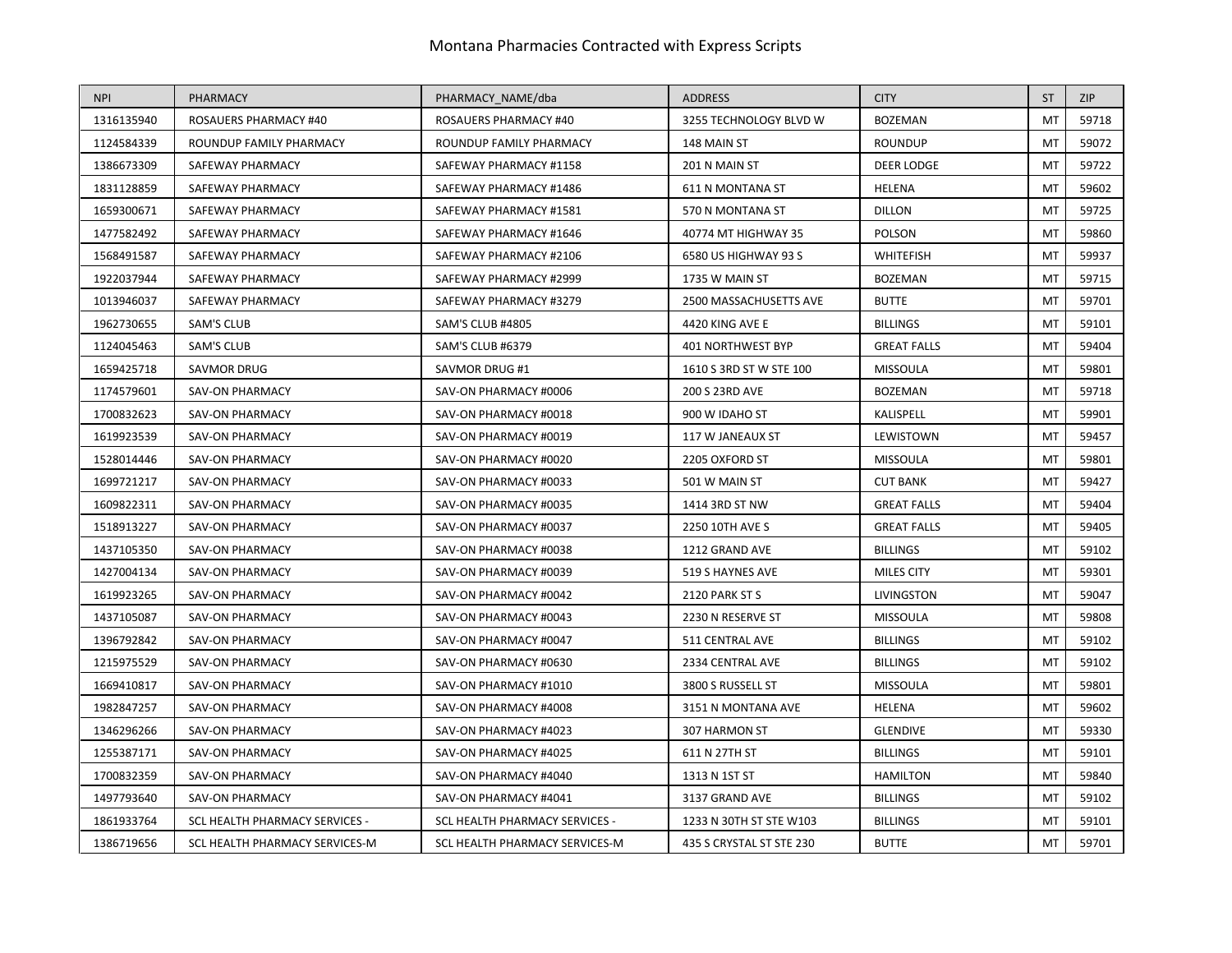| <b>NPI</b> | <b>PHARMACY</b>                | PHARMACY NAME/dba              | <b>ADDRESS</b>           | <b>CITY</b>             | <b>ST</b>      | <b>ZIP</b> |
|------------|--------------------------------|--------------------------------|--------------------------|-------------------------|----------------|------------|
| 1134390172 | SEELEY SWAN PHARMACY           | SEELEY SWAN PHARMACY           | 3027 MT HIGHWAY 83 N     | <b>SEELEY LAKE</b>      | <b>MT</b>      | 59868      |
| 1922013705 | SEIDEN DRUG                    | SEIDEN DRUG                    | 310 WENDELL AVE STE 102  | LEWISTOWN               | MT             | 59457      |
| 1235283128 | SERVICE DRUG                   | SERVICE DRUG                   | 119 MAIN ST              | <b>SCOBEY</b>           | MT             | 59263      |
| 1730350018 | SILVERTIP PHARMACY             | SILVERTIP PHARMACY             | 120 N CANYON ST STE F    | <b>WEST YELLOWSTONE</b> | MT             | 59758      |
| 1326063942 | SMITH'S FOOD AND DRUG          | SMITH'S FOOD AND DRUG #163     | 1400 N 19TH AVE          | <b>BOZEMAN</b>          | MT             | 59718      |
| 1235154857 | SMITH'S FOOD AND DRUG          | SMITH'S FOOD AND DRUG #166     | 1601 MARKET PLACE DR     | <b>GREAT FALLS</b>      | <b>MT</b>      | 59404      |
| 1417972035 | SMITH'S FOOD AND DRUG          | SMITH'S FOOD AND DRUG #168     | <b>419 NUCLEUS AVE</b>   | <b>COLUMBIA FALLS</b>   | MT             | 59912      |
| 1508881129 | SMITH'S FOOD AND DRUG          | SMITH'S FOOD AND DRUG #169     | 195 3RD AVE NE           | KALISPELL               | MT             | 59901      |
| 1487643318 | ST JOHN'S PHARMACY             | ST JOHN'S PHARMACY             | 3940 RIMROCK RD          | <b>BILLINGS</b>         | MT             | 59102      |
| 1205089588 | ST PETERS HEALTH BROADWAY PHCY | ST PETERS HEALTH BROADWAY PHCY | 2550 E BROADWAY ST       | HELENA                  | MT             | 59601      |
| 1487681318 | ST PETER'S HEALTH PHARMACY     | ST PETER'S HEALTH PHARMACY     | 2475 E BROADWAY ST       | HELENA                  | M <sub>1</sub> | 59601      |
| 1750439709 | STILLWATER FAMILY PHARMACY     | STILLWATER FAMILY PHARMACY     | 133 N 5TH ST             | <b>COLUMBUS</b>         | MT             | 59019      |
| 1740219765 | STOKES PHARMACY ANACONDA       | STOKES PHARMACY ANACONDA       | 1525 W PARK AVE          | ANACONDA                | MT             | 59711      |
| 1992884662 | <b>SYKES PHARMACY</b>          | <b>SYKES PHARMACY</b>          | <b>202 2ND AVE W</b>     | KALISPELL               | M <sub>1</sub> | 59901      |
| 1154935310 | SYKES PHARMACY COLUMBIA FALLS  | SYKES PHARMACY COLUMBIA FALLS  | 500 12TH AVE W STE 1A    | <b>COLUMBIA FALLS</b>   | M              | 59912      |
| 1801453097 | THOMPSON FALLS FAMILY PHARMACY | THOMPSON FALLS FAMILY PHARMACY | 1221 MAIN ST             | <b>THOMPSON FALLS</b>   | MT             | 59873      |
| 1851424246 | THREE BEARS PHARMACY #70       | THREE BEARS PHARMACY #70       | <b>45 THREE BEARS DR</b> | <b>BUTTE</b>            | MT             | 59701      |
| 1477069193 | THREE FORKS FAMILY PHARMACY    | THREE FORKS FAMILY PHARMACY    | 117 MAIN ST UNIT A       | <b>THREE FORKS</b>      | MT             | 59752      |
| 1972514487 | THRIFTY DRUG                   | THRIFTY DRUG                   | 201 E PARK AVE           | ANACONDA                | MT             | 59711      |
| 1902836927 | TIMBER RIDGE PHARMACY          | TIMBER RIDGE PHARMACY          | 1131 N 1ST ST STE B      | <b>HAMILTON</b>         | M              | 59840      |
| 1518007731 | TOWN AND COUNTRY FOODS PHARMAC | TOWN AND COUNTRY FOODS PHARMAC | 205 W MADISON AVE        | BELGRADE                | MT             | 59714      |
| 1013906429 | <b>TOWNSEND DRUG</b>           | <b>TOWNSEND DRUG</b>           | 308 BROADWAY ST          | TOWNSEND                | M <sub>1</sub> | 59644      |
| 1568410595 | BILLINGS VA CBOC PHARMACY      | VA BILLINGS OP CLINIC PHCY     | 1775 SPRING CREEK DR     | <b>BILLINGS</b>         | MT             | 59102      |
| 1326407503 | <b>VALLEY DRUG</b>             | <b>VALLEY DRUG</b>             | 301 MAIN ST              | <b>STEVENSVILLE</b>     | MT             | 59870      |
| 1972687937 | VALLEY DRUG OF MALTA           | VALLEY DRUG OF MALTA           | 131 S 1ST AVE E          | <b>MALTA</b>            | M <sub>1</sub> | 59538      |
| 1417378092 | <b>VILLAGE DRUG</b>            | <b>VILLAGE DRUG</b>            | 600 S MAIN ST STE 2      | CONRAD                  | MT             | 59425      |
| 1710992755 | WALGREENS                      | WALGREENS #09242               | 40 W IDAHO ST            | KALISPELL               | M <sub>1</sub> | 59901      |
| 1629083662 | WALGREENS                      | WALGREENS #09351               | 2527 N RESERVE ST        | <b>MISSOULA</b>         | MT             | 59808      |
| 1730390519 | <b>WALGREENS</b>               | WALGREENS #10083               | 2301 10TH AVE S          | <b>GREAT FALLS</b>      | MT             | 59405      |
| 1932363595 | WALGREENS                      | WALGREENS #10084               | 1150 11TH AVE            | HELENA                  | MT             | 59601      |
| 1639378417 | WALGREENS                      | WALGREENS #10652               | 1602 MAIN ST             | <b>BILLINGS</b>         | MT             | 59105      |
| 1790800399 | WALGREENS                      | WALGREENS #10726               | 2100 BROOKS ST           | <b>MISSOULA</b>         | M <sub>1</sub> | 59801      |
| 1346447695 | WALGREENS                      | WALGREENS #10859               | 1213 3RD ST NW           | <b>GREAT FALLS</b>      | MT             | 59404      |